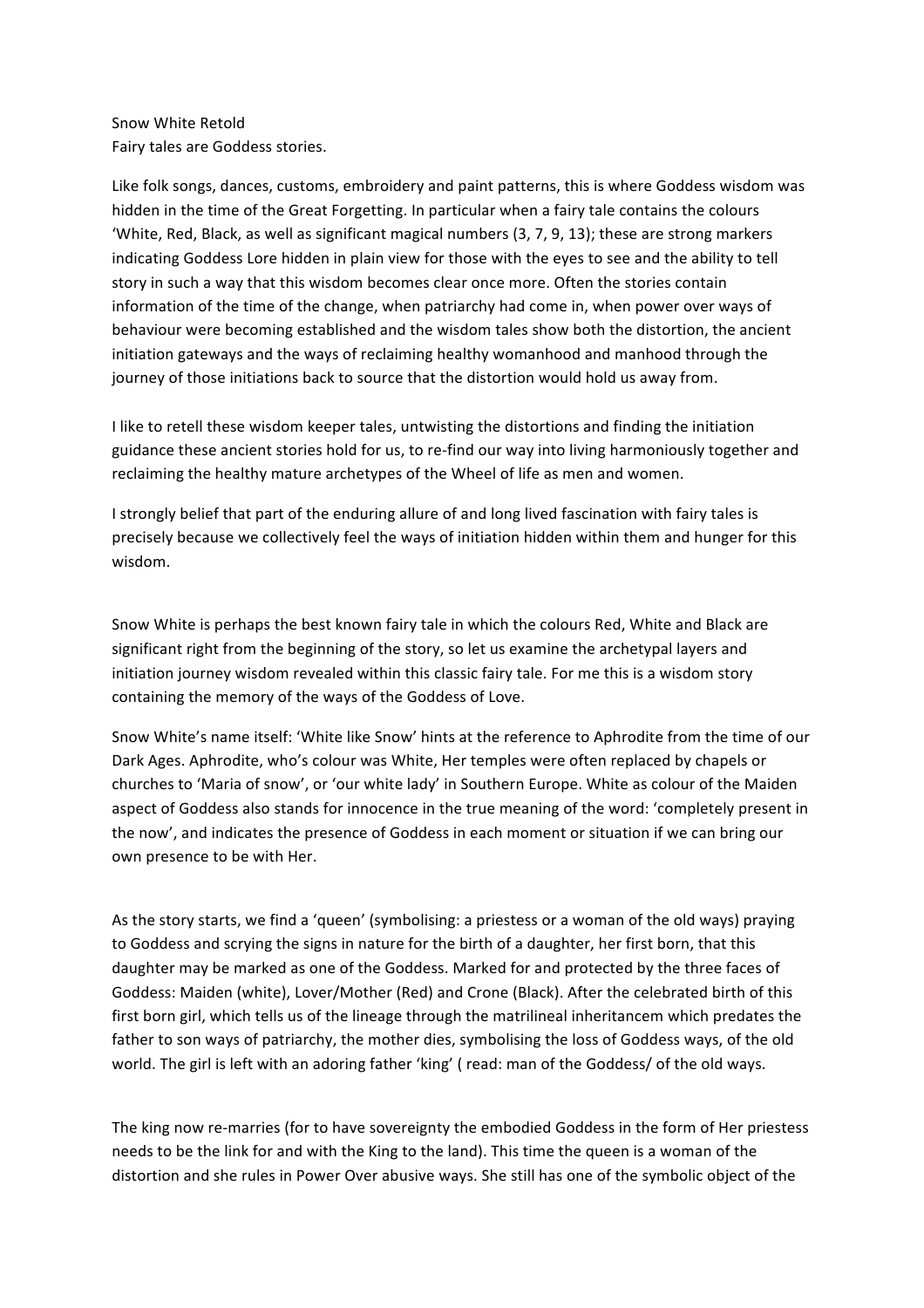Goddess of Love, a magic mirror with which to see beauty, but she uses it only to enhance her own status and position, and to play out her jealousy, her woman-to-woman wounding behaviour rooted in patriarchy.

As Snow White grows up, seemingly unaware, in a walking sleep of avoidance to what is going on around her, she continues embodying innocence and the healthy young feminine, a true part of the ways of Goddess, through her love and her connectedness to nature, and her loving, kind heart.

At this time, her father the King dies, killed by the new queen. Whether through her 'poison' or by her direct lack of love for him, either way by her disconnection from source which is his own true connection to sovereignty. This shows us the destructive ways of killing the love: the form and true power of the heart of the masculine and of the Goddess loving men of the old ways, by the powerover behaviour patterns of the unhealthy feminine.

Now the magic mirror of the Goddess of Love starts to show those who care to look, that the real beauty of the land, of the feminine and of sovereignty is to be found in Snow White, and no longer in the Dark Queen. Envy, hatred and jalousie rule this queen as markers of her own fear of the loss of her power as she no longer has access to the source within that is the mark of true empowerment.

At this part of the story the symbolism of the distortion become very strong, as the dark queen in her destroyer aspect, seeks to kill the young feminine of the Goddess ways, who is the rightful 'queen' of the land and through her mother's lineage, keeper of the ways of Goddess. The dark queen seeks to destroy the feminine she sees as competition, and for this purpose she seeks to corrupt the free masculine she wishes to control. This takes the form in the story, of the hunter; wild man of nature and the old ways of honouring life and death. She orders the hunter to seduce Snow White, take her to the woods and kill her, and she requires him to bring her the heart of the girl as proof of his submission to her murderous ways. The heart of course the symbol both for love and life itself, in this act she is asking the wild masculine to betray his own heart and life source, by behaving against the laws of nature, against the ways of Goddess.

The trapped wild masculine under control of the power-over behaviour of the distorted feminine is cut off from his own freedom and becomes destructive. At first it looks like the hunter will abandon his own soul path and obey the distorted dark queen's ways of destruction. However, by spending just a little time in the presence of the radiance (beauty and innocence) of Snow White, he is reconnected to his heart and honour. Remembering his devotion to Goddess and to the ways of love, as well as to his true soul path in service to life.

Instead of killing her, he speaks truth and warns Snow White of the plans and intentions of the Dark Queen. Instead of the girl, and with due ceremony, the hunter kills a doe, deer being the animal most associated with Diana, Goddess of the hunt and the totem animal of grace and innocence, the heart of which he brings to the dark queen. In this way he is able to hide Snow White's freedom and protect the safety of the life of the Maiden, symbolising the living ways of Goddess.

Snow White herself experiences the first awakening of sexual desire and 'falling in love' with the masculine, the awakening of her true nature as Goddess of Love, with the hunter. It is however in the realisation that he was not there with her out of love but from a place of meaning to do her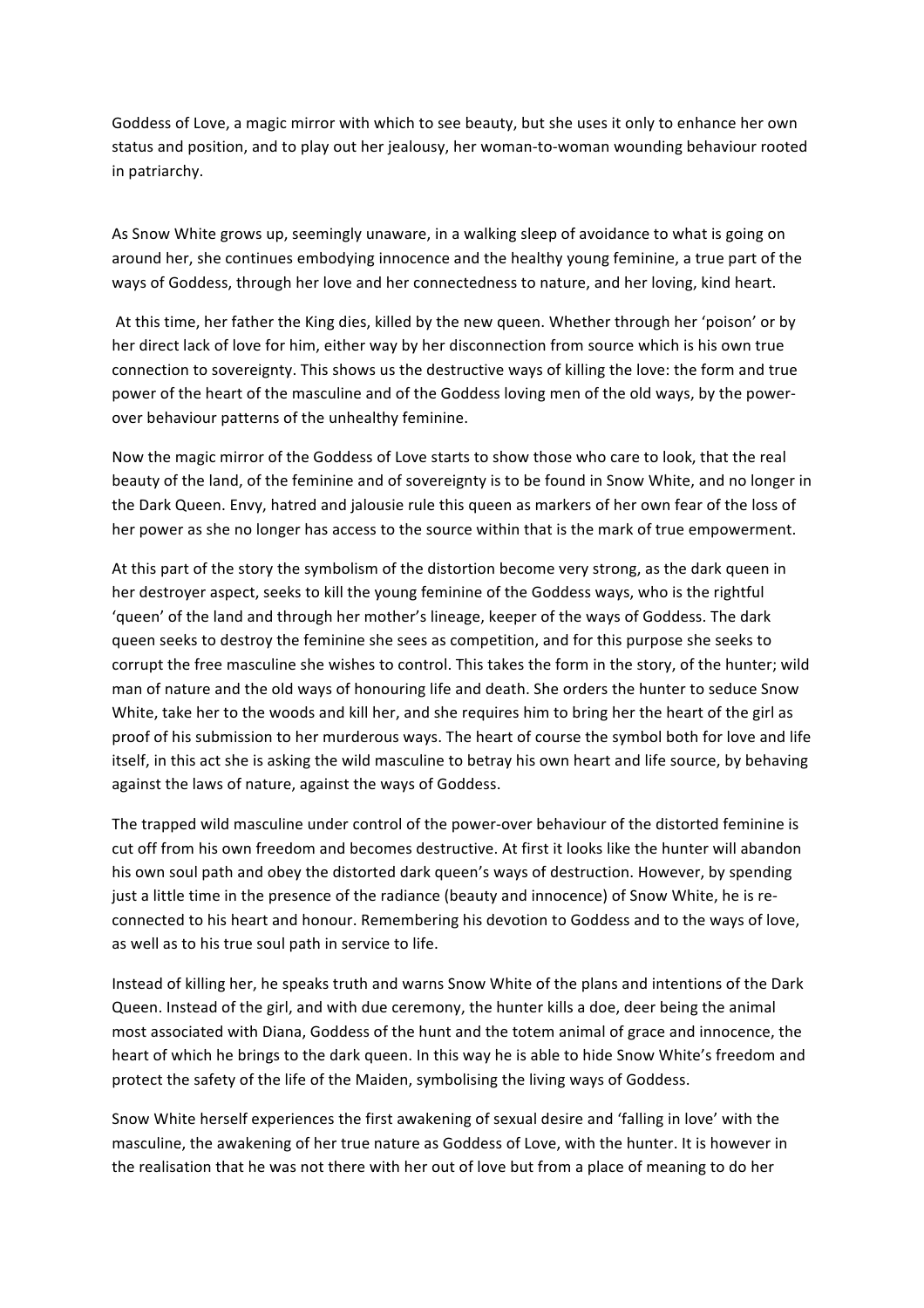harm, 'to kill her', that she is shaken into awakening out of unconsciousness about the toxicity of her situation (her sexual awakening opens her eyes to what is real).

In shock, as she is finally forced to see things as they really are through the clear voice of the wild masculine, she sees the danger in the distortion of unhealthy power over ways, far removed from the ways of Goddess, that she has lived under and hidden in, for so long. Snow White now has no other option then to choose to leave the house of poison of the Dark Queen; the castle of patriarchy, and go into the wild, into the woods where the old ways live; to free herself, to be herself.

As she journeys deeper into the wild woods at first she is afraid, and unsure of how to be in this 'alien' environment, but soon she starts to remember her innate nature as part of the wild, and the frightening surroundings become beautiful, filled with meaning and magic. Before long she finds she can communicate with the animals, re-claiming the magical aspect of the Wild Maiden archetype within herself that like a Shamanka can shift between realities.

Later she finds her way into the realms of the elemental beings as if almost by accident (she falls asleep in a little empty house and is woken up by dwarfs, finding herself in their dwelling). Jung believed the 7 dwarfs to represent all common men, stuck in an immature (small) work oriented plane of existence. I find that the meaning of the fairy tale as Goddess lore works better when we look at the dwarfs as masculine elemental earth beings, finding treasure deep within the secret places, delving magic and offering their protection to the Maiden as she begins to find herself and define her role and realm. This Goddess Lore interpretation also echoes and links in with the dwarfs and their important role as the challengers who test and gift, as the magic treasure creators as well as the representation of the sexually wounded masculine, as told in the story of the Lover Goddess of the Northern lands: Freya and Her magic belt, which is a mythology for another time.

At first, it is through the initiation of being able to perform mature responsible tasks that serve the greater good of the community (the realm) that Snow White starts to change. In the story this is represented by cooking, cleaning and being able to run a home. Furthermore, there is the initiation into acting as Goddess of Love that she finally has a chance to practise in a healthy way, represented as caring for the elemental masculine in his most Earthy form as well as with the animals of the wild places. Lastly, through slowly realising that all is not well or as it should be for her, she is initiated through a disquiet, even a sense of danger, to be lured into settling for this comfortable life that would keep her away from her destiny. For this initiation, she needs to fully integrate her own masculine, the masculine in a form that could meet her as equal and magical; in other words, she needs to step up into claiming her realm as Goddess of Love and healthy mature feminine.

To make this danger of compromise and avoidance of facing what she musts initiate into obvious, we find the Dark Queen realising with the help of her magic mirror that Snow White is indeed not dead, but instead has found refuge in the realm of the elemental Earth masculine.

The destroyer queen disguises herself three times to bring gifts in the form of the symbols of the Goddess of Love that are now poisonous through her distortion, to Snow White, to try to kill her. Not being able any longer to enter the world (house) of the elemental 'other world' where the girl resides, the queen has to tempt and trick Snow White to open the door or window, something which the dwarfs advise her against as they leave to do their work, but which the girl ignores.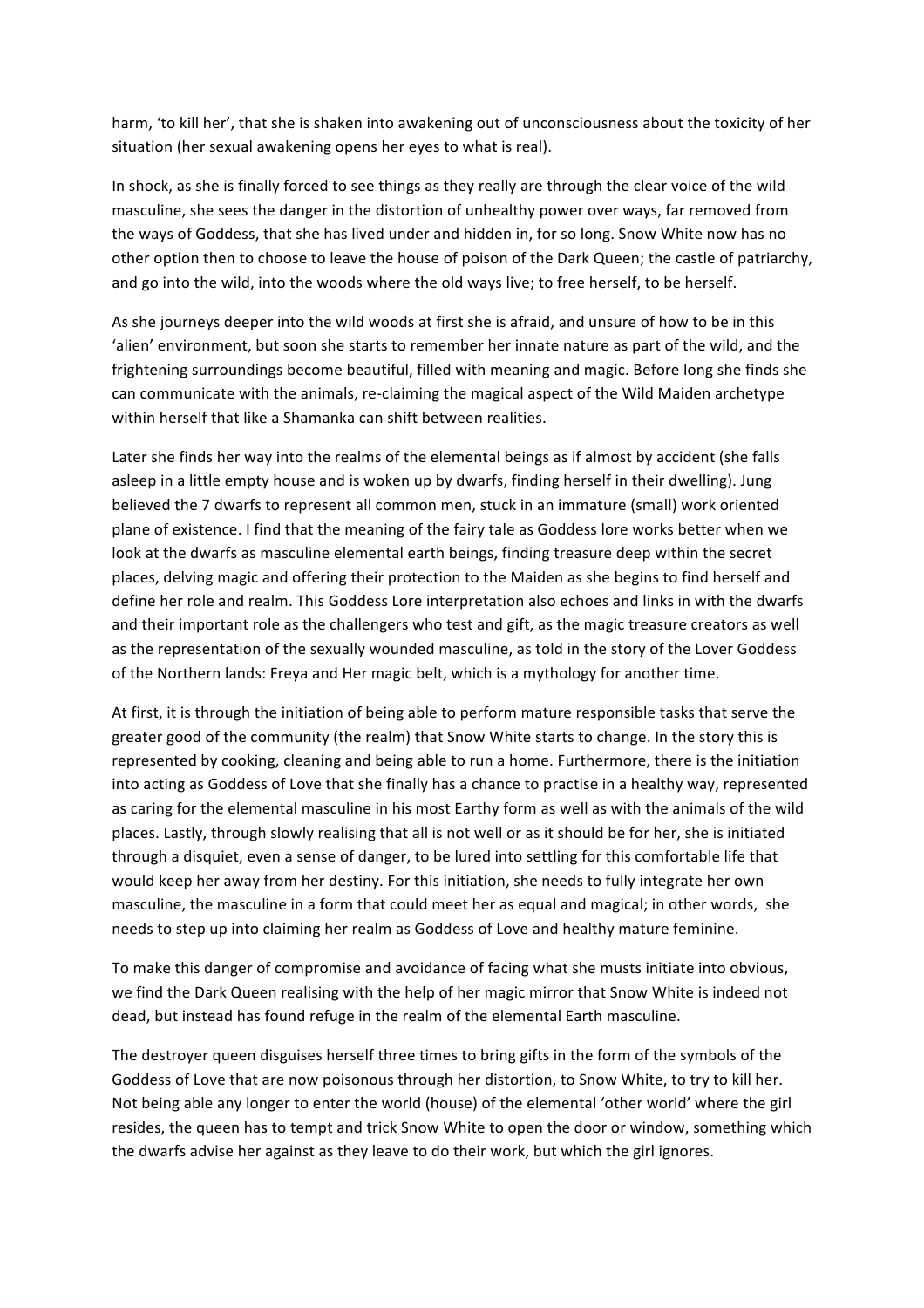Normally in fairy tales, the old woman Crone, the witch, is the archetype that challenges and tests the young feminine to transform and step into and through her initiation, to claim and become the empowered mature feminine and claim her rightful place, her realm, her love, her inheritance and identity. In the story of Snow White, as the dark queen shape shifts into the witch, we find the echo of this role of archetypal feminine challenger as well.

She brings Snow White three magical, and by her hand poisonous, Goddess of Love symbols: the belt, the comb and an apple.

The belt is the circle of life, death and rebirth, and is the marker of the irresistible beauty of life as worn by the Goddess of Love. The comb is the detangler of that which is yours and that which belongs to others, that is projection, and helps you to find your truth, form, and path as offered by the Goddess of Love. The apple (like the Hazel nut) is the fruit of wisdom of the Goddess of Love, especially sacred to Aphrodite and Venus, containing the magical pentacle in its hidden centre, holding the seeds of life, future and love.

As Snow White fails to see through the disguise of the dark queen she succumbs to the poisonous spell of patriarchy, and can't fully initiate yet into healthy femininity nor claim her realm. She is rescued from the death-like sleep the poison induces (unconscious behaviour and forgetting of the meaning of the symbols of the Goddess: the Great Forgetting) only by the timely arrival of her allays: the loving elemental masculine who, being of the Earth, are not fooled by the distortion.

The third time the deception is particularly powerful as the dark queen, the distortion of the power over behaviour in the feminine form, poisons one half of the apple, fruit of the Goddess, and demonstrates the 'safety' of eating from this fruit by taking a bite out of the none toxic side of the apple to re-assure Snow White. Of course, the poison of patriarchy is toxic to all, even to one already within this system, so it is significant in the story that one half of the apple is not poisoned and remains safe to eat.

As Snow White is tempted through her longing for sisterhood and for belonging to the world of adult women and men, to take a bite of the apple offered, she finds that she can't swallow the poison of patriarchy. Instead the piece of toxicity sticks in her throat. The message here is simple and powerful: power over behaviour is poisons and contra life, it sticks in the throat of the living embodiment of Goddess and is incompatible to healthy maturity.

Snow White now falls into a death like sleep in which she does not decay but remains magically alive looking; the perfect metaphor for the ways of Goddess hidden in plain view.

The Dwarfs mourn her and create for her a clear quartz crystal coffin. Rather than burying her in the Earth, they set her atop a hill and keep watch over her. This mystical substance, clear quartz: 'the Jade of Europe', is used most commonly to predict the future. The word quartz itself comes from the mid European languages 'twarc' or 'tvrd' meaning 'hard' and is said in crystal lore to be particularly good for personal growth. As if in a chrysalis, the transformational death of the old and journey into the becoming of the new is guarded and kept safe for the young feminine on her initiation journey into the future

One day the setting sun (time of the rising of Venus as Evening star) strikes the crystal case and attracts the attention of the 'prince' the healthy masculine on his initiation journey, as he rides into